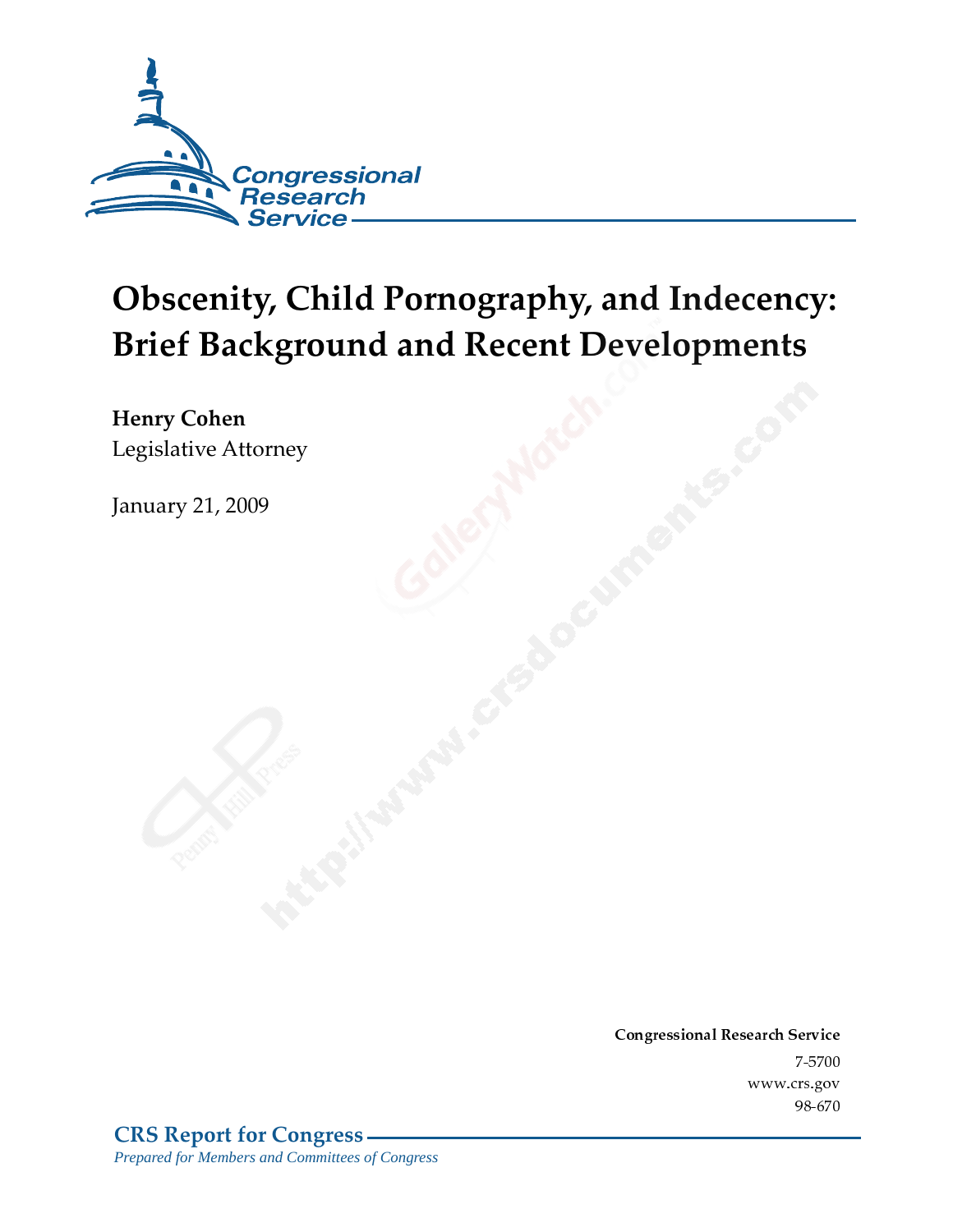### Summary

The First Amendment provides that "Congress shall make no law ... abridging the freedom of speech, or of the press. ..." The First Amendment applies, with two exceptions, to pornography, with that term being used to refer to any words or pictures of a sexual nature. The two exceptions are obscenity and child pornography; because these are not protected by the First Amendment, they may be, and have been, made illegal. Pornography and "indecent" material that are protected by the First Amendment may nevertheless be restricted in order to limit minors' access to them.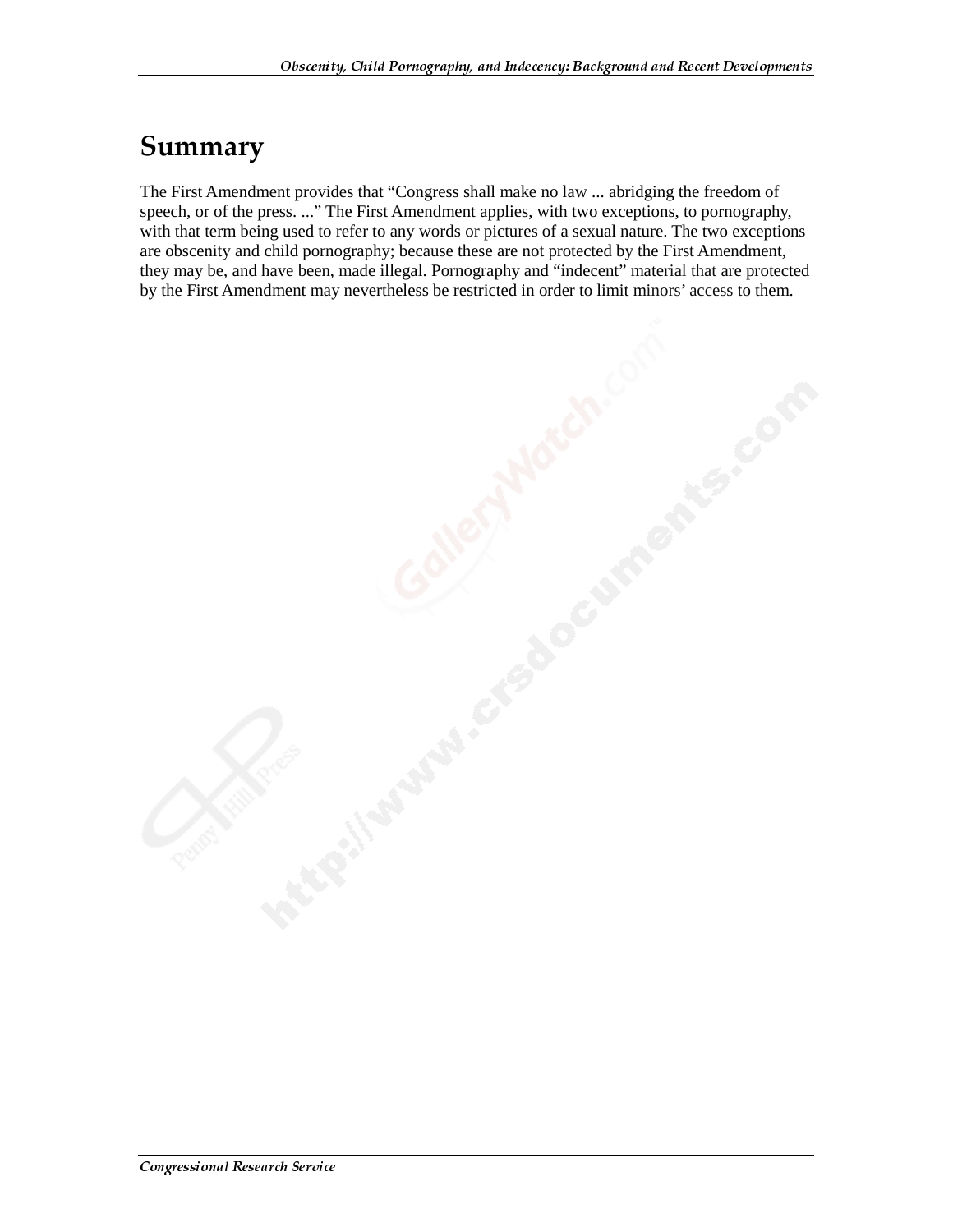# **Contents**

#### **Contacts**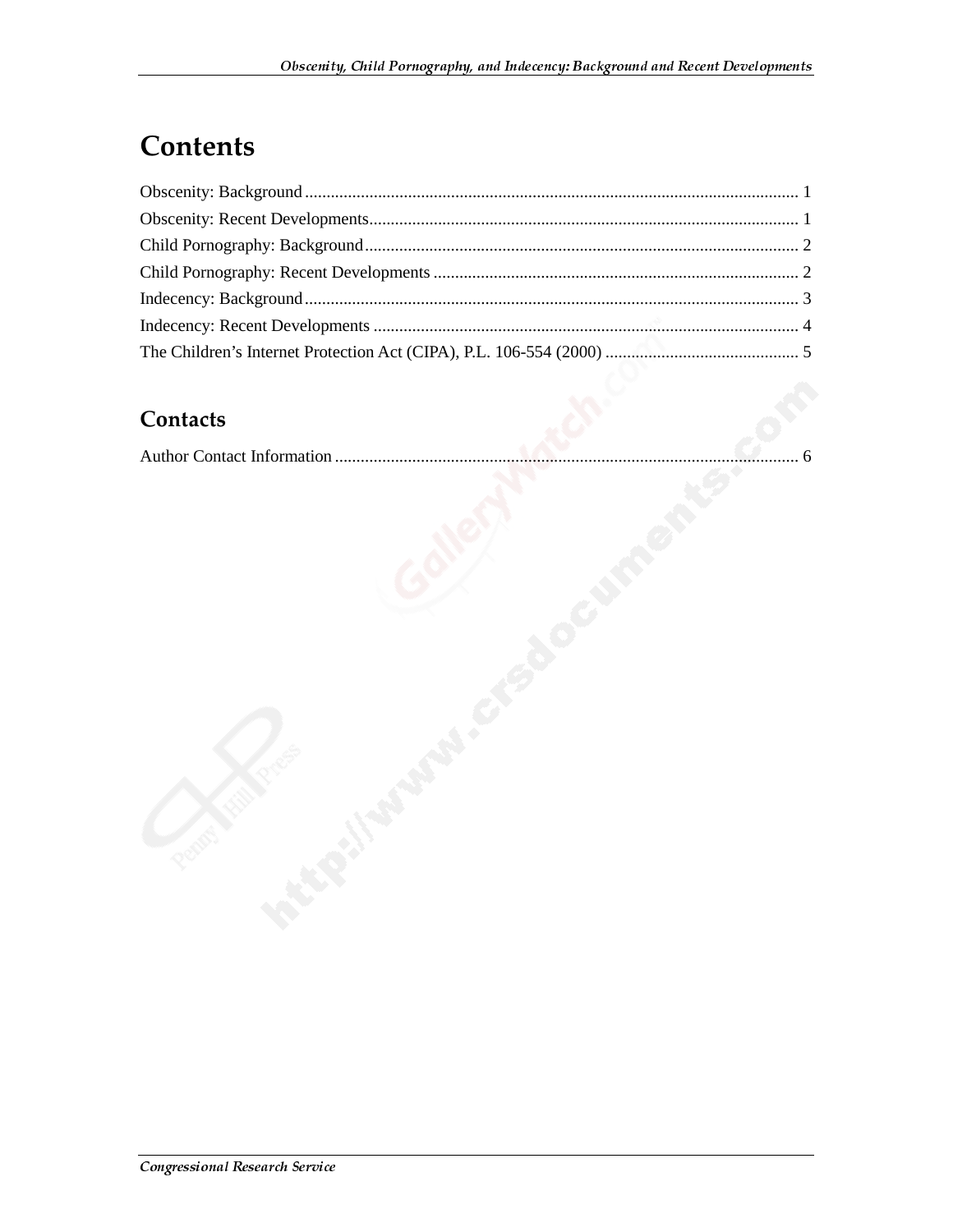# **Obscenity: Background**

To be legally obscene, and therefore unprotected by the First Amendment, pornography must, at a minimum, "depict or describe patently offensive 'hard core' sexual conduct."<sup>1</sup> The Supreme Court has created the three-part *Miller* test to determine whether a work is obscene. The *Miller* test asks

(a) whether the "average person applying contemporary community standards" would find that the work, taken as a whole, appeals to the prurient interest; (b) whether the work depicts or describes, in a patently offensive way, sexual conduct specifically defined by the applicable state law; and (c) whether the work, taken as a whole, lacks serious literary, artistic, political, or scientific value.<sup>2</sup>

In *Pope v. Illinois*, the Supreme Court clarified that "the first and second prongs of the *Miller* test—appeal to prurient interest and patent offensiveness—are issues of fact for the jury to determine applying contemporary community standards." However, as for the third prong, "[t]he proper inquiry is not whether an ordinary member of any given community would find serious literary, artistic, political, or scientific value in allegedly obscene material, but whether a reasonable person would find such value in the material, taken as a whole."<sup>3</sup> In *Brockett v*. *Spokane Arcades*, the Supreme Court held that material is not obscene if it "provoke[s] only normal, healthy sexual desires." To be obscene it must appeal to "a shameful or morbid interest in nudity, sex, or excretion."4

### **Obscenity: Recent Developments**

The Communications Decency Act of 1996 (P.L. 104-104, § 507) expanded the law prohibiting interstate commerce in obscenity (18 U.S.C. §§ 1462, 1465) to apply to the use of an "interactive computer service" for that purpose. It defined "interactive computer service" to include "a service or system that provides access to the Internet."  $47 \text{ U.S.C.}$  §  $230(e)(2)$ . These provisions were not affected by the Supreme Court's decision in *Reno v. ACLU* declaring unconstitutional two provisions of the CDA that would have restricted indecency on the Internet.<sup>5</sup>

In *Reno*, the Court noted, in dictum, that "the 'community standards' criterion as applied to the Internet means that any communication available to a nationwide audience will be judged by the standards of the community most likely to be offended by the message."<sup>6</sup> This suggested that, at least with respect to material on the Internet, the Court might replace the community standards criterion, except perhaps in the case of Internet services where the defendant makes a communication available only to subscribers and can thereby restrict the communities in which he makes a posting accessible. Subsequently, however, the Court held that the use of community

j

<sup>&</sup>lt;sup>1</sup> Miller v. California, 413 U.S. 15, 27 (1973). For additional information, see CRS Report 95-804, *Obscenity and Indecency: Constitutional Principles and Federal Statutes*, by Henry Cohen.

<sup>&</sup>lt;sup>2</sup> *Id.* at 24 (citation omitted).

<sup>&</sup>lt;sup>3</sup> 481 U.S. 497, 500 (1987).

<sup>4</sup> 472 U.S. 491, 498 (1984).

<sup>&</sup>lt;sup>5</sup> 521 U.S. 844 (1997).

<sup>6</sup> *Id*. at 877-878.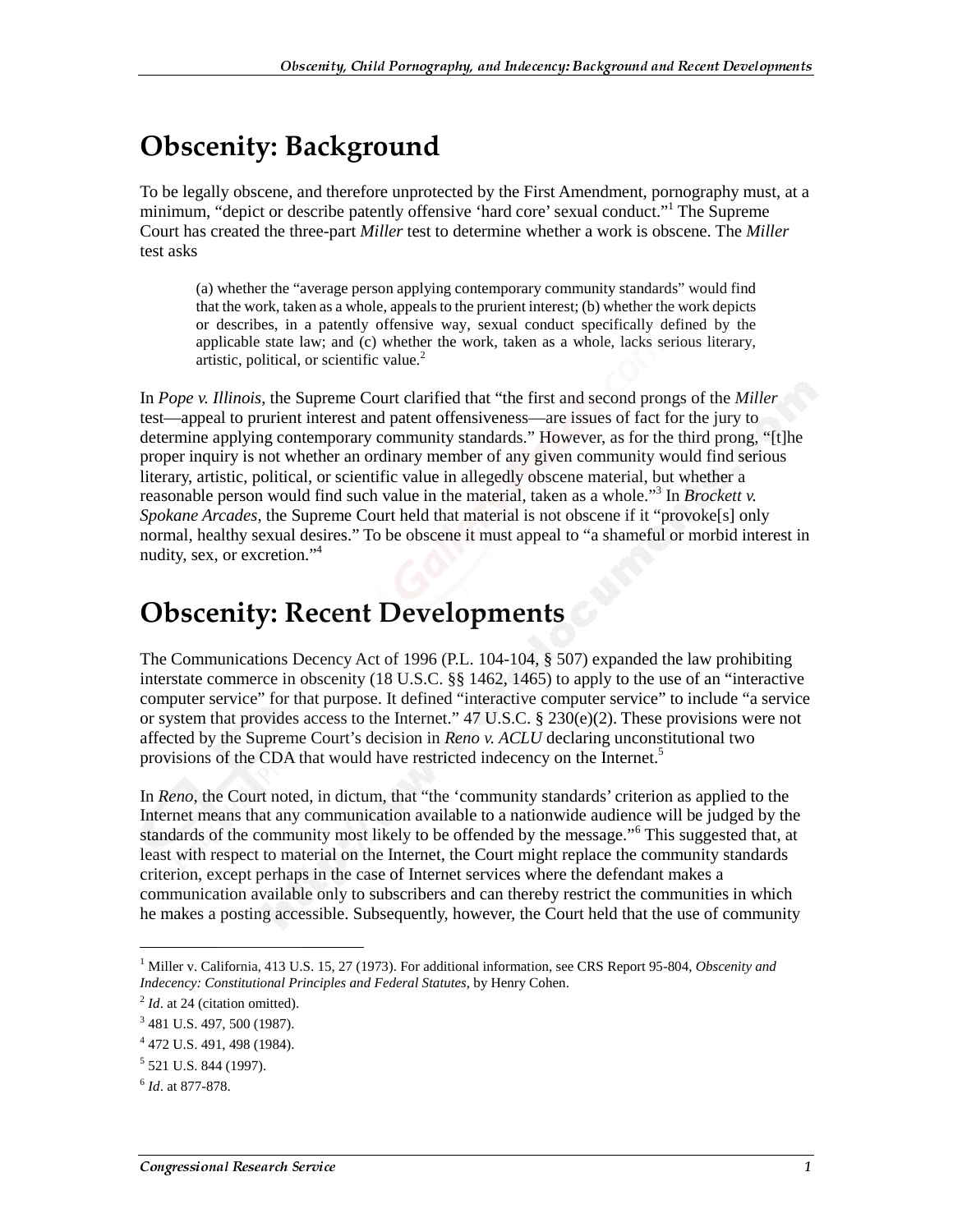standards does not by itself render a statute banning "harmful to minors" material on the Internet unconstitutional.<sup>7</sup>

### **Child Pornography: Background**

Child pornography is material "that *visually* depict[s] sexual conduct by children below a specified age."<sup>8</sup> It is unprotected by the First Amendment even when it is not obscene (i.e., child pornography need not meet the *Miller* test to be banned).<sup>9</sup> The reason that child pornography is unprotected is that it "is intrinsically related to the sexual abuse of children. ... Indeed, there is no serious contention that the legislature was unjustified in believing that it is difficult, if not impossible, to halt the exploitation of children by pursuing only those who produce the photographs and movies.<sup>510</sup>

Federal law bans interstate commerce (including by computer) in child pornography (18 U.S.C. §§ 2252, 2252A), defines "child pornography" as "any visual depiction" of "sexually explicit conduct" involving a minor, and defines "sexually explicit conduct" to include not only various sex acts but also the "lascivious exhibition of the genitals or pubic area of any person." 18 U.S.C. § 2256.

#### **Child Pornography: Recent Developments**

In 1994, Congress amended the child pornography statute to provide that "lascivious exhibition of the genitals or pubic area of any person" "is not limited to nude exhibitions or exhibitions in which the outlines of those areas were discernible through clothing." 18 U.S.C. § 2252 note. Then, in the Child Pornography Prevention Act of 1996 (CPPA), Congress enacted a definition of "child pornography" that included visual depictions that *appear* to be of a minor, even if no minor was actually used. 18 U.S.C. § 2256(8). The statute thus banned visual depictions using adult actors who appear to be minors, as well as computer graphics and drawings or paintings done without any models.

In *Ashcroft v. Free Speech Coalition*, the Supreme Court declared the CPPA unconstitutional to the extent that it prohibited pictures that were not produced with actual minors.<sup>11</sup> Child pornography, to be unprotected by the First Amendment, must either be obscene or depict actual children engaged in sexual activity (including "lascivious" poses), or actual children whose images have been "morphed" to make it appear that the children are engaged in sexual activity. The Court observed in *Ashcroft* that statutes that prohibit child pornography that use real children are constitutional because they target "[t]he production of the work, not the content." The CPPA, by contrast, targeted the content, not the means of production. The government's rationales for the CPPA included that "[p]edophiles might use the materials to encourage children to participate in

j

<sup>&</sup>lt;sup>7</sup> Ashcroft v. American Civil Liberties Union, 535 U.S. 564 (2002).

<sup>&</sup>lt;sup>8</sup> New York v. Ferber, 458 U.S. 747, 764 (1982) (italics in original). For additional information, see CRS Report 95-406, *Child Pornography: Constitutional Principles and Federal Statutes*, by Henry Cohen.

<sup>&</sup>lt;sup>9</sup> This means that child pornography may be banned even if does not appeal to the prurient interest, is not patently offensive, and does not lack literary, artistic, political, or scientific value. See Ferber, *supra* note 8, 458 U.S., at 764. <sup>10</sup> *Ferber*, *supra* note 8, 458 U.S., at 759-760.

 $11$  535 U.S. 234 (2002).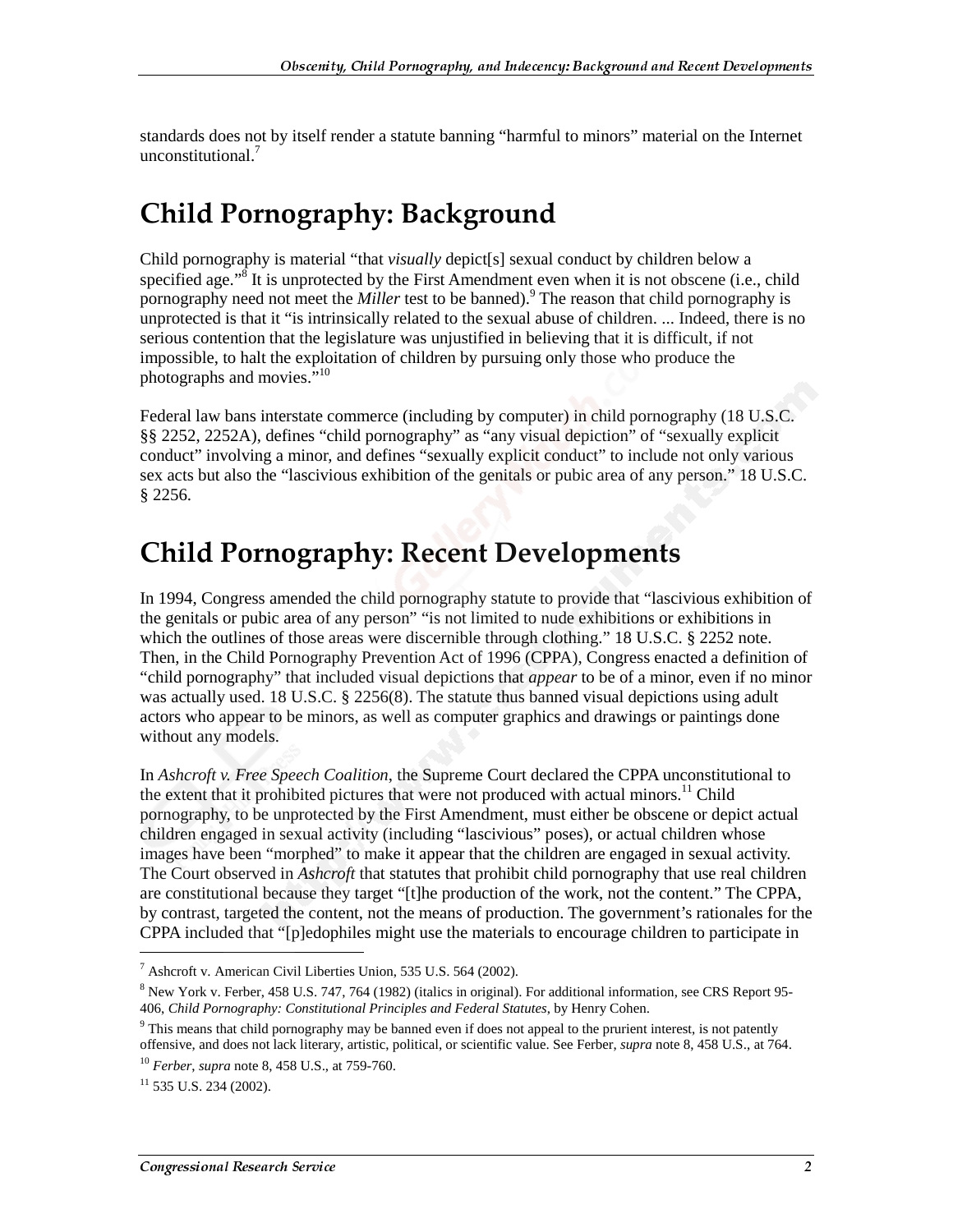sexual activity" and might "whet their own sexual appetites" with it, "thereby increasing ... the sexual abuse and exploitation of actual children." The Court found these rationales inadequate because the government "cannot constitutionally premise legislation on the desirability of controlling a person's private thoughts" and "may not prohibit speech because it increases the chance an unlawful act will be committed 'at some indefinite future time.'"

The government also argued that the existence of "virtual" child pornography "can make it harder to prosecute pornographers who do use real minors," because, "[a]s imaging technology improves ... , it becomes more difficult to prove that a particular picture was produced using actual children." This rationale, the Court found, "turns the First Amendment upside down. The Government may not suppress lawful speech as a means to suppress unlawful speech." In response to *Ashcroft*, Congress enacted Title V of the PROTECT Act, P.L. 108-21 (2003), which prohibits any "digital image, computer image, or computer-generated image that is, or is indistinguishable from, that of a minor engaging in sexually explicit conduct." It also prohibits "a visual depiction of any kind, including a drawing, cartoon, sculpture, or painting, that ... depicts a minor engaging in sexually explicit conduct," and is obscene *or* lacks serious literary, artistic, political, or scientific value.<sup>12</sup> It also makes it a crime to advertise, promote, present, distribute, or solicit any material in a manner that reflects the belief, or that is intended to cause another to believe, that the material is child pornography that is obscene or that depicts an actual minor.<sup>13</sup>

The Adam Walsh Child Protection and Safety Act of 2006 (P.L. 109-248) amended 18 U.S.C. § 2257, which requires by producers of material that depicts actual sexually explicit conduct to keep records of every performers' name and date of birth; it also enacted 18 U.S.C. § 2257A, which requires essentially the same thing with respect to simulated sexual conduct. The Effective Child Pornography Prosecution Act of 2007 (P.L. 110-358, Title I) and the Enhancing the Effective Prosecution of Child Pornography Act of 2007 (P.L. 110-358, Title II) expanded existing law by, among other things, making it applicable to intrastate child pornography violations that affect interstate or foreign commerce. P.L. 110-358 was signed into law on October 8, 2008.

# Indecency: Background

The Federal Communications Commission defines "indecent" material as material that "describe[s] or depict[s] sexual or excretory organs or activities" in terms "patently offensive as measured by contemporary community standards for the broadcast media."<sup>14</sup>

j

 $12$  To the extent that the prohibitions described in the two preceding sentences apply to non-obscene child pornography that was produced without the use of an actual child, they would apparently be unconstitutional under *Ashcroft*.

<sup>&</sup>lt;sup>13</sup> In *United States v. Williams*, 128 S. Ct. 1830 (2008), the Supreme Court upheld the constitutionality of this prohibition. It noted that, under the provision, "an Internet user who solicits child pornography from an undercover agent violates the statute, even if the officer possesses no child pornography. Likewise, a person who advertises virtual child pornography as depicting actual children also falls within the reach of the statute." *Id.* at 1839. The Court found that these activities are not constitutionally protected because "[o]ffers to engage in illegal transactions [as opposed to abstract advocacy of illegality] are categorically excluded from First Amendment protection," even "when the offeror is mistaken about the factual predicate of his offer," such as when the child pornography that one offers to buy or sell does not exist or is constitutionally protected. *Id*. at 1841, 1842, 1843.

<sup>14</sup> *In the Matter of Industry Guidance on the Commission's Case Law Interpreting 18 U.S.C. § 1464 and Enforcement Policies Regarding Broadcast Indecency*, File No. EB-00-IH-0089 (April 6, 2001).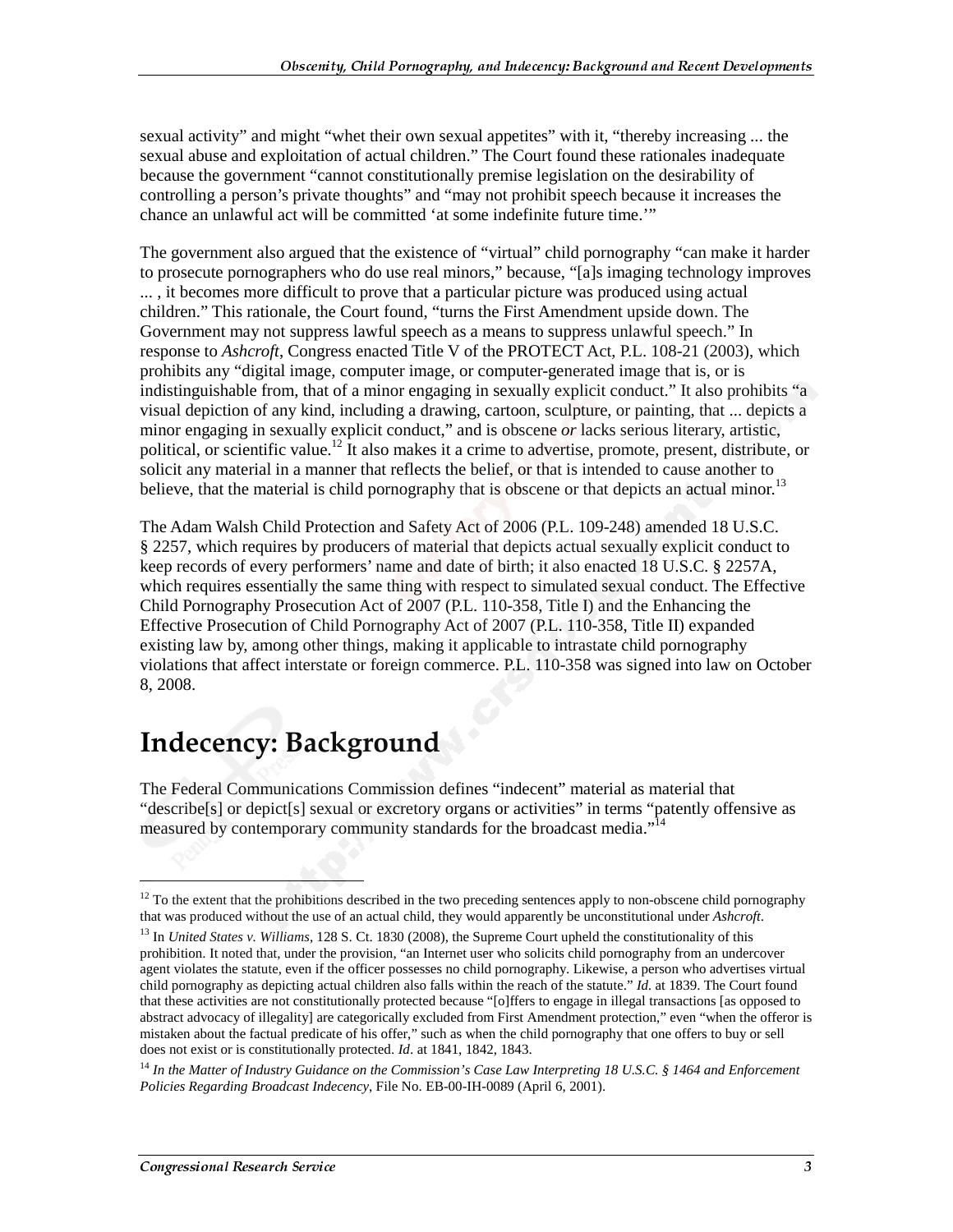Indecent material is protected by the First Amendment unless it constitutes obscenity or child pornography. Except on broadcast radio and television, indecent material that is protected by the First Amendment may be restricted by the government only "to promote a compelling interest" and only by "the least restrictive means to further the articulated interest."15 The Supreme Court has "recognized that there is a compelling interest in protecting the physical and psychological well-being of minors. This interest extends to shielding minors from the influence of literature that is not obscene by adult standards."<sup>16</sup>

There are federal statutes in effect that limit, but do not ban, indecent material transmitted via telephone, broadcast media, and cable television.<sup>17</sup> There are also many state statutes that ban the distribution to minors of material that is "harmful to minors." Material that is "harmful to minors" under these statutes tends to be defined more narrowly than material that is "indecent," in that material that is "harmful to minors" is generally limited to material of a sexual nature that has no serious value for minors. The Supreme Court has upheld New York's "harmful to minors" statute. $18$ 

# **Indecency: Recent Developments**

In 1997, the Supreme Court declared unconstitutional two provisions of the Communications Decency Act of 1996 that would have prohibited indecent communications, by telephone, fax, or e-mail, to minors, and would have prohibited use of an "interactive computer service" to display indecent material "in a manner available to a person under 18 years of age."<sup>19</sup> This latter prohibition would have banned indecency from public (i.e., non-subscription) websites.

The CDA was succeeded by the Child Online Protection Act (COPA), P.L. 105-277 (1998), which differs from the CDA in two main respects: (1) it prohibits communication to minors only of "material that is harmful to minors," rather than material that is indecent, and (2) it applies only to communications for commercial purposes on publicly accessible websites. "Material that is harmful to minors" is defined as material that  $(A)$  is prurient, as determined by community standards, (B) "depicts, describes, or represents, in a manner patently offensive with respect to minors," sexual acts or a lewd exhibition of the genitals or post-pubescent female breast, and (C) "lacks serious literary, artistic, political, or scientific value for minors." COPA never took effect because, in 2007, a federal district court found it unconstitutional and issued a permanent injunction against its enforcement; in 2008, the U.S. Court of Appeals affirmed, finding that COPA "does not employ the least restrictive alternative to advance the Government's compelling interest" and is also vague and overbroad.<sup>20</sup> In 2009, the Supreme Court declined to review the case.

 $\overline{a}$ 

<sup>&</sup>lt;sup>15</sup> Sable Communications of California v. Federal Communications Commission, 492 U.S. 115, 126 (1989).  $^{16}$  *Id.* 

<sup>17 47</sup> U.S.C. § 223(b) (commercial dial-a-porn), 18 U.S.C. § 1464, 47 U.S.C. § 303 note (broadcast media), 47 U.S.C. §§ 531(e), 532(c)(2), 532(h), 559-561 (cable television). The Supreme Court declared section 561 unconstitutional. United States v. Playboy Entertainment Group, Inc. v. United States, 529 U.S. 803 (2000).

<sup>18</sup> Ginsberg v. New York, 390 U.S. 629 (1968).

<sup>19</sup> Reno v. American Civil Liberties Union, *supra* note 5.

<sup>20</sup> American Civil Liberties Union v. Gonzales, 478 F. Supp. 2d 775 (E.D. Pa. 2007), *aff'd sub nom.* American Civil Liberties Union v. Mukasey, 534 F.3d 181, 198 (3d Cir. 2008), *cert. denied*, No. 08-565 (U.S. Jan. 21, 2009).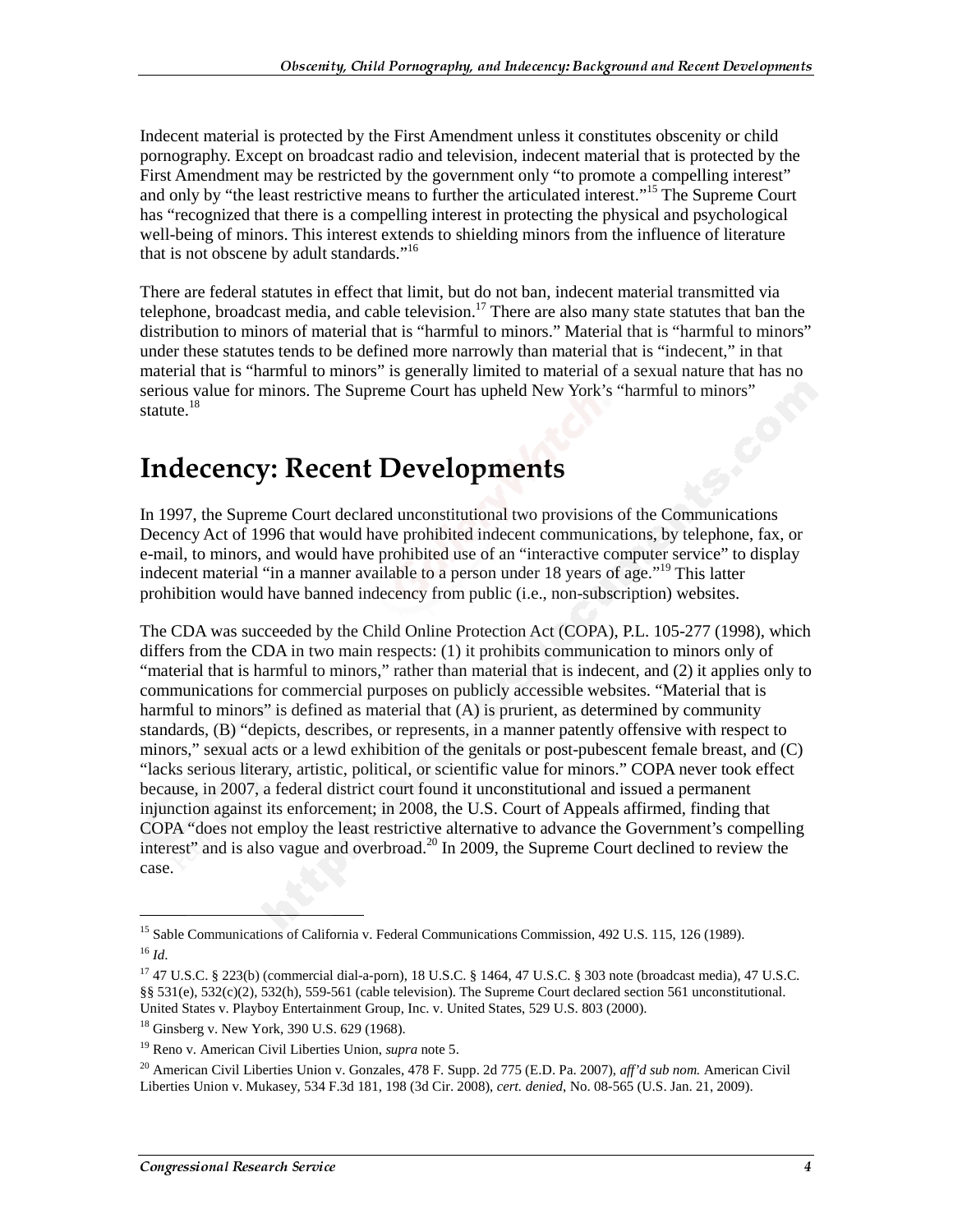In 2003, at the Golden Globe Awards, the singer Bono, in response to winning an award, said, "this is really, really f[\*\*\*]ing brilliant." The FCC found the word to be indecent, even when used as a modifier, because, "given the core meaning of the 'F-Word,' any use of that word or a variation, in any context, inherently has a sexual connotation  $\ldots$ .<sup>21</sup> The question arises whether this ruling is consistent with the First Amendment, in light of the fact that the Supreme Court has left open the question whether broadcasting an occasional expletive would justify a sanction.<sup>22</sup> In 2006, the FCC took action against four other television broadcasts that contained fleeting expletives, but on June 4, 2007, the U.S. Court of Appeals for the Second Circuit found "that the FCC's new policy regarding 'fleeting expletives' is arbitrary and capricious under the Administrative Procedure Act."<sup>23</sup> The court also noted that expletives "are often used in everyday conversation without any 'sexual or excretory' meaning." Having overturned the FCC policy on statutory grounds, the court had no occasion to decide whether the agency had also violated the First Amendment. The U.S. Supreme Court has agreed to hear the case.

In 2008, the U.S. Court of Appeals for the Third Circuit overturned the FCC's fine against CBS broadcasting station affiliates for broadcasting Janet Jackson's exposure of her breast for ninesixteenths of a second during a SuperBowl halftime show.<sup>24</sup> The court found that the FCC had acted arbitrarily and capriciously in finding the incident indecent; the court did not address the First Amendment question.

# The Children's Internet Protection Act (CIPA), P.L. 106-554 (2000)

CIPA restricts access to obscenity, child pornography, and material that is "harmful to minors," and so is discussed here separately. CIPA amended three federal statutes to provide that a school or library may not use funds it receives under these statutes to purchase computers used to access the Internet, or to pay the direct costs of accessing the Internet, and may not receive universal service discounts, unless the school or library enforces a policy to block or filter minors' Internet access to images that are obscene, child pornography, or harmful to minors; and enforces a policy to block or filter adults' Internet access to visual depictions that are obscene or child pornography. It provides, however, that filters may be disabled "for bona fide research or other lawful purposes."

In 2003, the Supreme Court held CIPA constitutional.<sup>25</sup> A plurality opinion acknowledged "the tendency of filtering software to 'overblock'—that is, to erroneously block access to constitutionally protected speech that falls outside the categories that software users intend to block." It found, however, that, "[a]ssuming that such erroneous blocking presents constitutional

 $\overline{a}$ 

<sup>21</sup> *In the Matter of Complaints Against Various Broadcast Licensees Regarding Their Airing of the "Golden Globe Awards" Program*, File No. EB-03-IH-0110 at 4 (March 18, 2004). For additional information, see CRS Report RL32222, *Regulation of Broadcast Indecency: Background and Legal Analysis*, by Henry Cohen and Kathleen Ann Ruane.

<sup>&</sup>lt;sup>22</sup> Federal Communications Commission v. Pacifica Foundation, 438 U.S. 726, 750 (1978).

<sup>23</sup> Fox Television Stations, Inc. v. Federal Communications Commission, 489 F.3d 444, 447 (2d Cir. 2007), *cert. granted*, 128 S. Ct. 1647 (2008).

 $24$  CBS Corp. v. FCC, 535 F.3d 167 (3d Cir. 2008).

 $^{25}$  United States v. American Library Association, 539 U.S. 194 (2003). c11173008